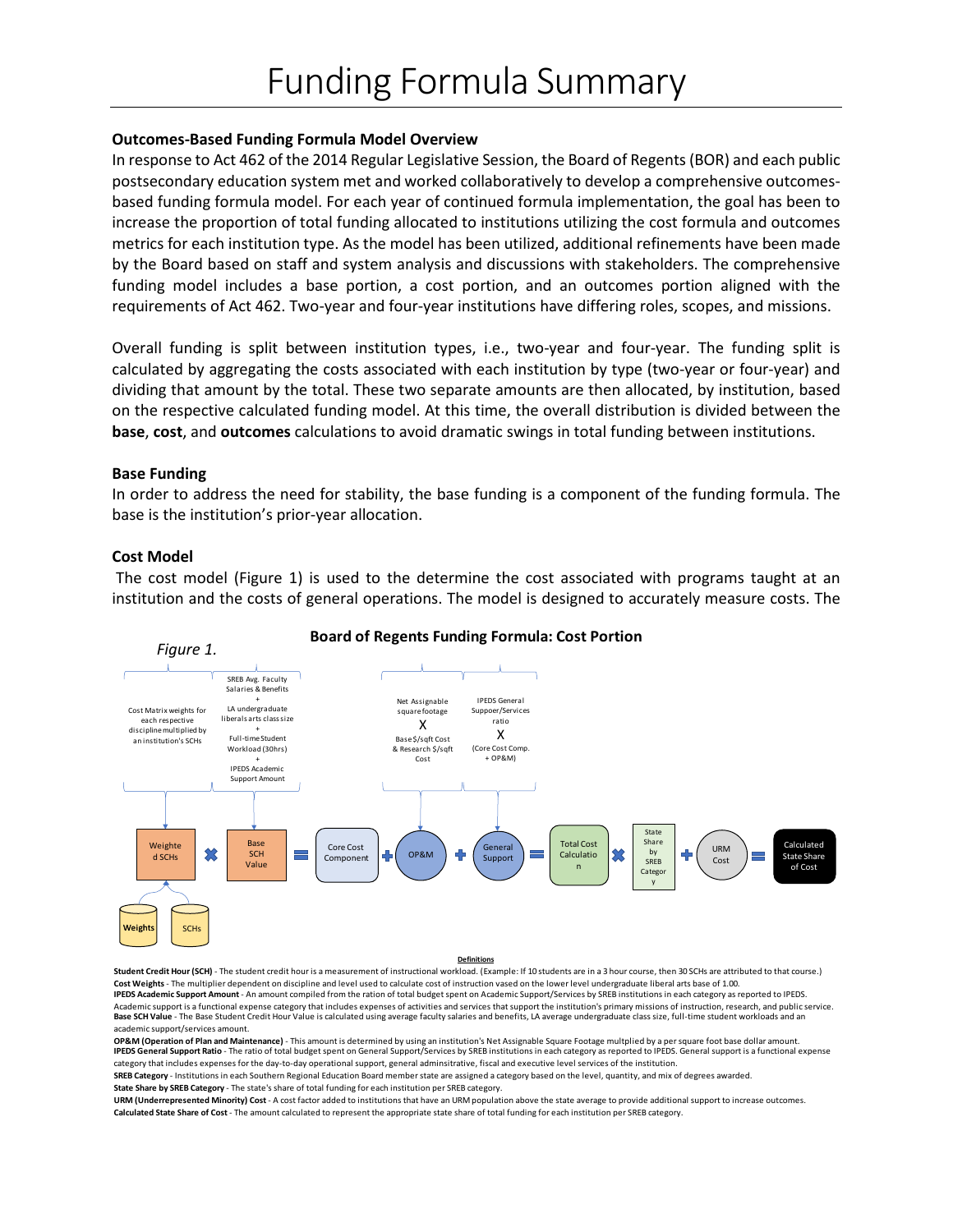cost model has been utilized by BOR since FY11. The cost model consists of student credit hours (SCH), a program cost matrix, facilities costs, and support services. SCHs are multiplied by the program weight as determined by the matrix to produce a weighted credit hour. This is the main cost driver of the formula once applied to base student credit hour value. The base SCH value is derived from Southern Regional Educational Board (SREB) peer-group salary data, course offerings, degree level of students, class size, and support services.

## **Outcomes Model**

The outcomes portion (Figure 2) comprises metrics incorporated to incentivize institutions to achieve the desired outcomes of Act 462. The formula measures illustrate the consideration of:

- The role, scope, and mission of each institution;
- The significant emphasis on student success factors and institutional outcomes in the formula;
- The incentives necessary to achieve desired outcomes of Act 462; and
- The alignment of postsecondary degree production with economic development and workforce needs.

The outcomes metrics include student retention and progression, cross-enrollment of students, and research, completions - which are determined using time-to-degree (baccalaureate and associate degrees), graduate level degree (four-year) or certificate/diploma (two-year) completion - transfers from two-year to four-year, Pell Grant, underrepresented minority, and adult completers, and workforce. These metrics have weights that are used to calculate the total outcomes points for each institution. For example, time-to-degree weights are applied to the amount of time a student takes to earn a degree and higher weights are applied to students who earn a degree in a shorter time. For equity completers, a weight is applied to each equity component that is associated with the student and additional weights are earned for underrepresented and Pell completers from institutions with larger equity student populations. Each institution receives a pro-rata share of its production of the outcomes factors.

| Figure 2.                          | <b>Outcomes Based Funding Formula Metrics by Category</b>                                                                                                                                                                                                                                                                                                                                                                                                                              |
|------------------------------------|----------------------------------------------------------------------------------------------------------------------------------------------------------------------------------------------------------------------------------------------------------------------------------------------------------------------------------------------------------------------------------------------------------------------------------------------------------------------------------------|
| <b>Completers</b>                  | Retention/Progression: Enrollment counted at the student level, by the accumulation of credit hours<br>Time-To-Award for Students Earning an Associate Degree<br>Time-To-Award for Students Earning a Baccalaureate Degree (both Native and Transfer-In)<br>Completers by Degree Level: Certificate, Diploma, Associate, Baccalaureate, Graduate<br>Number of Students Cross Enrolled at Two and Four-Year Institutions<br>Number of Transfers from Two-Year to Four-Year Institutions |
| <b>Research</b>                    | <b>Grant Funded Research</b>                                                                                                                                                                                                                                                                                                                                                                                                                                                           |
| <b>Workforce</b>                   | Number of Completers Leading to 4&5 Star Jobs                                                                                                                                                                                                                                                                                                                                                                                                                                          |
| <b>Equity</b><br><b>Completers</b> | Undergraduate Adult (Age 25 and Older) Completers<br>Completion of Students on Pell<br>Completion by underrepresented minorities                                                                                                                                                                                                                                                                                                                                                       |

An example of points earned for a completing student would be as follows:

- Enrolled senior (1.1);
- Completes a degree in 4 years (1.8);
- Completes in Health (2.5);
- Is a Pell student (2.25); and
- Is an equity population completer (2.25). This results in a total of 9.9 points earned for this single student.